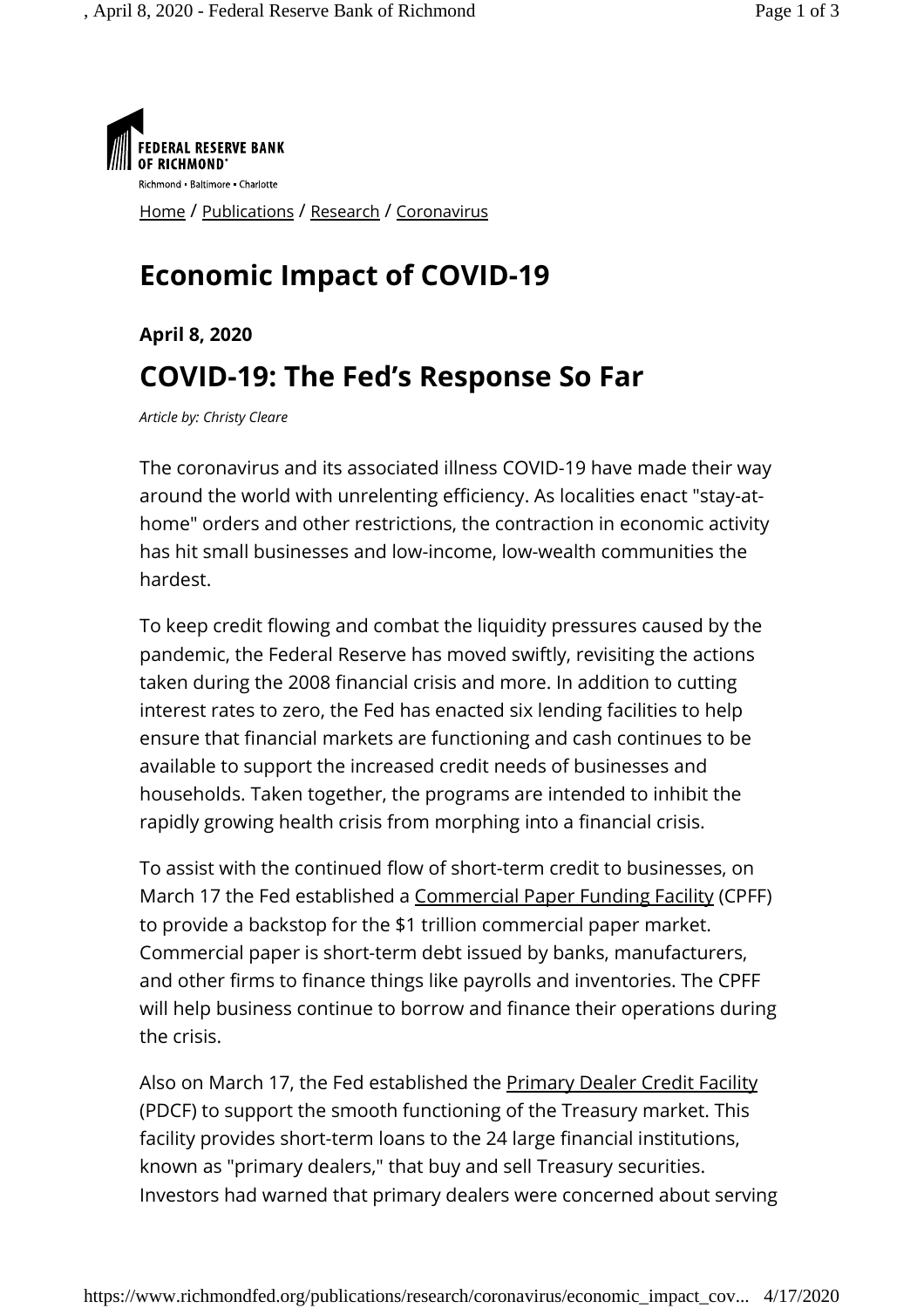their traditional role as "middlemen" in markets amid the intense volatility that had been experienced since late February, when coronavirus cases in the United States began to climb. The PDCF provides loans to primary dealers to support liquidity across financial markets. Ultimately, the PDCF is designed to unclog pipelines that keep credit flowing around the world.

The Fed announced its third emergency credit program, the Money Market Mutual Fund Liquidity Facility (MMLF), on March 18. (Outflows from institutional prime funds totaled \$53 billion, or 16 percent, of assets the week of March 14.) Money market funds make up a \$3.8 trillion industry and are common investment tools for families, businesses, and a range of companies. The MMLF assists money market funds in meeting demands for redemptions by households and other investors, enhancing overall market functioning and credit provision to the broader economy.

In order to provide funding to investment-grade companies so they can continue business operations and pay employees and suppliers, the Fed established the Primary Market Corporate Credit Facility (PMCCF) and the Secondary Market Corporate Credit Facility (SMCCF) on March 23. The PMCCF provides loans for up to four years, and companies may request deferral of interest and principal payments during the first six months of the loan. The SMCCF will purchase in the secondary market corporate bonds issued by investment-grade U.S. companies and U.S.-listed exchange-traded funds whose investment objective is to provide broad exposure to the market for U.S. investment-grade corporate bonds.

Along with the PMCCF and the SMCCF, the Fed initiated the Term Asset-Backed Securities Loan Facility (TALF). Under TALF, the Fed will lend to borrowers that pledge securities backed by newly and recently originated consumer and small-business loans. The TALF will enable the issuance of asset-backed securities (ABS) backed by student loans, auto loans, credit card loans, loans guaranteed by the Small Business Administration (SBA), and certain other assets.

On April 9, the Fed announced additional programs to provide up to \$2.3 trillion in loans to support the economy, including expanding the size and scope of the PMCCF, the SMCCF, and TALF. The Fed will also support the SBA's Paycheck Protection Program by extending credit to eligible financial institutions that originate PPP loans, taking the loans as collateral at face value. In addition, the Fed will purchase up to \$600 billion in loans through the Main Street Lending Program to help ensure credit flows for